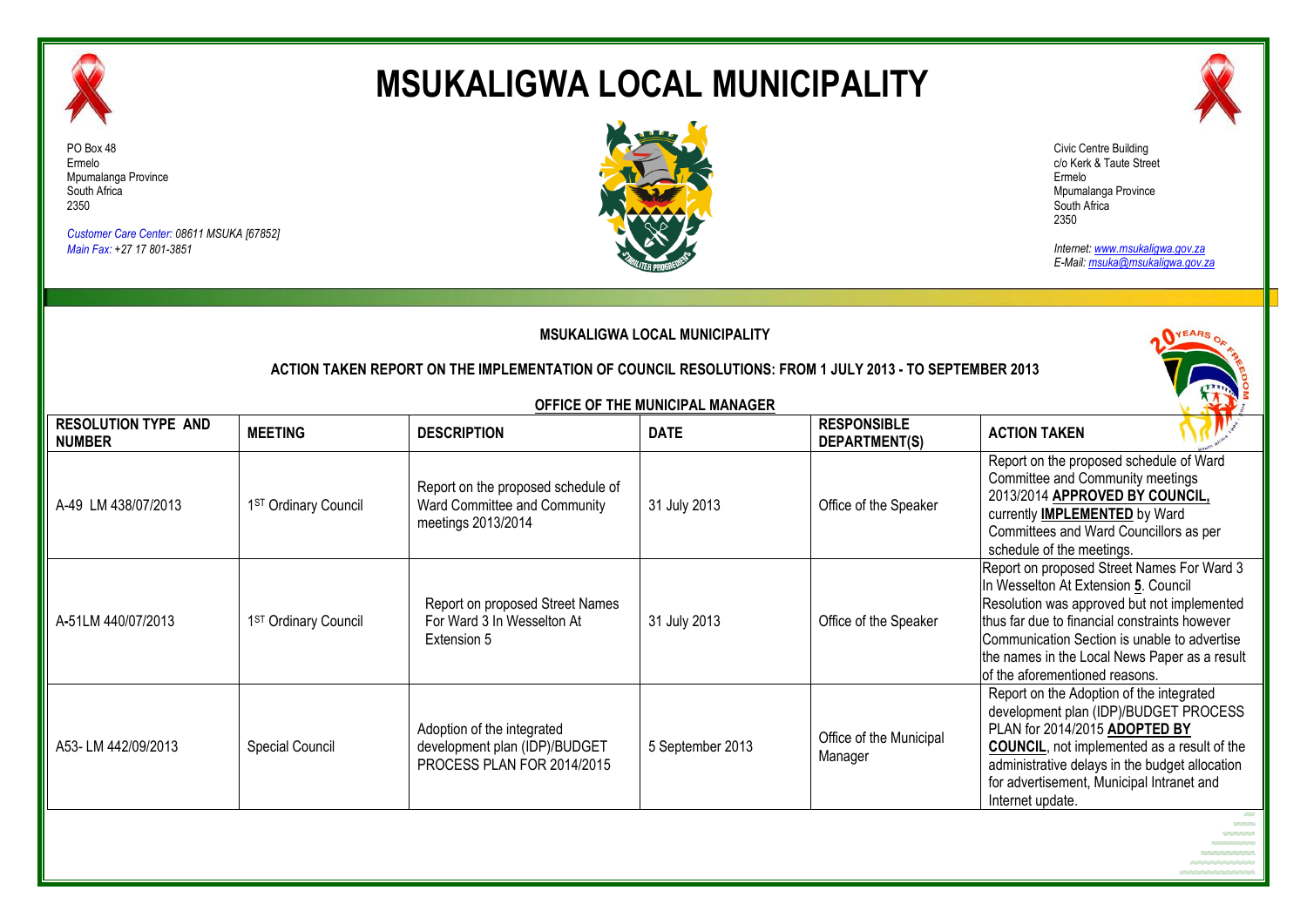## **CORPORATE SERVICES DEPARTMENT**

# **ACTION TAKEN REPORT ON THE IMPLEMENTATION OF COUNCIL RESOLUTIONS: FROM 1 JULY 2013 - TO SEPTEMBER 2013**

| <b>RESOLUTION TYPE AND</b><br><b>NUMBER</b> | <b>MEETING</b>         | <b>DESCRIPTION</b>                                                                                                            | <b>DATE</b>  | <b>RESPONSIBLE</b><br>DEPARTMENT(S) | <b>ACTION TAKEN</b>                                                                                                                                                                                                                                                                                                                                                                                                                                                                                                              |
|---------------------------------------------|------------------------|-------------------------------------------------------------------------------------------------------------------------------|--------------|-------------------------------------|----------------------------------------------------------------------------------------------------------------------------------------------------------------------------------------------------------------------------------------------------------------------------------------------------------------------------------------------------------------------------------------------------------------------------------------------------------------------------------------------------------------------------------|
| LM 441(d)/07/2013                           | 7th Ordinary Council   | 7 <sup>th</sup> Ordinary Council minutes                                                                                      | 28 May 2013  | Corporate Services                  | <b>APPROVED AND CONFIRMED by Council</b>                                                                                                                                                                                                                                                                                                                                                                                                                                                                                         |
| LM 441(e)/07/2013                           | <b>Special Council</b> | Special Council minutes                                                                                                       | 28 May 2013  | Corporate Services                  | <b>APPROVED AND CONFIRMED by Council</b>                                                                                                                                                                                                                                                                                                                                                                                                                                                                                         |
| A-43 LM 421/07/2013                         | 1st Ordinary Council   | Report on the proposal for the<br>appointment of rand water for water<br>services support to Msukaligwa Local<br>Municipality | 31 July 2013 | Corporate Services                  | Report on the proposal for the appointment of<br>rand water for water services support to<br>Msukaligwa Local Municipality WAS<br><b>REFERRED BACK</b> subject to further<br>investigation however Council CONSIDERED<br>that the Municipality can afford R40, 537 048<br>million per annum in the implementation of the<br>water related projects and the deficit shall be<br>sourced from the Provincial Department of<br>Corporative Governance and Traditional<br>Affairs (CoGTA), and Department of Water<br>Affairs (DWA), |
| A-46 LM 428/07/2013                         | 1st Ordinary Council   | Report on the action taken in the<br>implementation of Council resolutions<br>from April to June 2013                         | 31 July 2013 | Corporate Services                  | Report on the action taken in the<br>implementation of Council resolutions from<br>April to June 2013 ADOPTED BY COUNCIL<br>however the Council Resolutions are being<br>implemented.                                                                                                                                                                                                                                                                                                                                            |
| A-50 LM 439/07/2013                         | 1st Ordinary Council   | Report regarding various matters<br>raised by Council on the 2011/2012<br>annual report                                       | 31 July 2013 | Corporate Services                  | Report regarding various matters raised by<br>Council on the 2011/2012 annual report<br>NOTED BY COUNCIL, and referred to<br>Municipal Public Account Committee (MPAC)<br>for oversight and then to be brought to the<br>attention of Mpumalanga Co-operative and<br>Traditional Affairs (COGTA) for notification as<br>per the commitment of the Directorate of<br>Budget and Treasury (CFO).                                                                                                                                   |
| A-52 LM 441/07/2013                         | 1st Ordinary Council   | Report of the Chairperson of the<br>Audit Committee to Executive Mayor<br>of Msukaligwa Local Municipality                    | 31 July 2013 | Corporate Services                  | Report of the Chairperson of the Audit<br>Committee to Executive Mayor of Msukaligwa<br>Local Municipality ACCEPTED BY COUNCIL<br>subject to the Compilation of the Compliance<br>register for all compliance related findings as<br>they were raised by the Auditor General and<br>submitted to MPAC an Audit Committee to<br>ensure full compliance and that Performance<br>Management Unit BE ESTABLISHED and be                                                                                                              |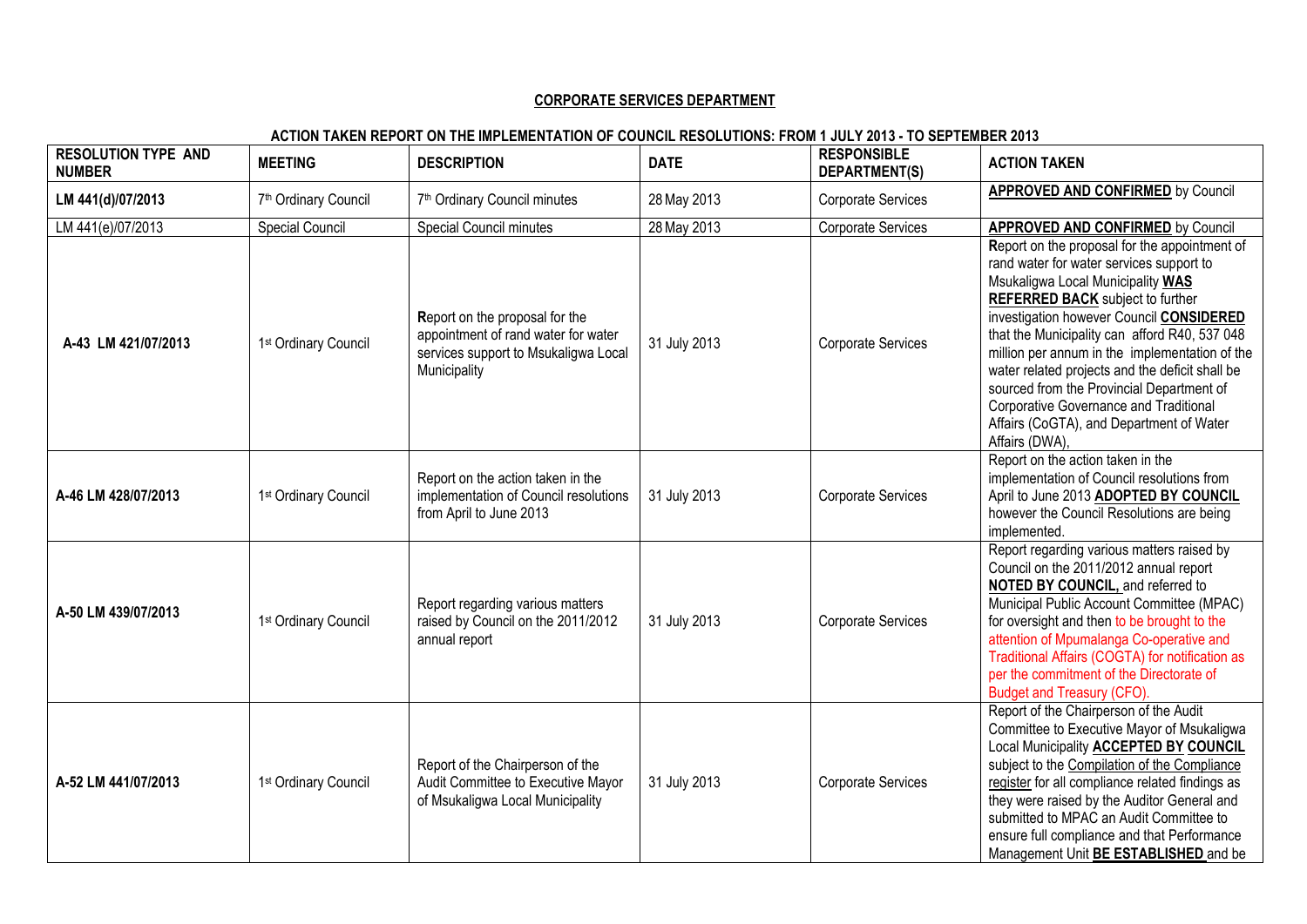|                     |                                  |                                         |                  |                    | staffed with staff members with the necessary<br>skills and experience to ensure that |
|---------------------|----------------------------------|-----------------------------------------|------------------|--------------------|---------------------------------------------------------------------------------------|
|                     |                                  |                                         |                  |                    | performance of the Municipality is measured                                           |
|                     |                                  |                                         |                  |                    | and monitored on a timely and regular basis                                           |
|                     |                                  |                                         |                  |                    | however the processes of filling the positions                                        |
|                     |                                  |                                         |                  |                    | which started with the position of the Manager:                                       |
|                     |                                  |                                         |                  |                    | Monitoring and Evaluation that was advertised                                         |
|                     |                                  |                                         |                  |                    | on October 06, 2013 in the issue of the                                               |
|                     |                                  |                                         |                  |                    | Sunday Times newspaper with the closing                                               |
|                     |                                  |                                         |                  |                    | date of November 01, 2013 to allow the                                                |
|                     |                                  |                                         |                  |                    | completion of the recruitment process however                                         |
|                     |                                  |                                         |                  |                    | the position of Performance Management                                                |
|                     |                                  |                                         |                  |                    | Specialist and Clerical Assistant shall be                                            |
|                     |                                  |                                         |                  |                    | advertised in the next financial year due to                                          |
|                     |                                  |                                         |                  |                    | budgetary constraints in which the                                                    |
|                     |                                  |                                         |                  |                    | establishment of the PMS Unit is in progress                                          |
|                     |                                  |                                         |                  |                    | with the recruitment of staff personnel currently                                     |
|                     |                                  |                                         |                  |                    | underway for effective implementation.                                                |
|                     |                                  | 4 <sup>th</sup> Quarter Report on the   |                  |                    | 4th Quarter Report on the Msukaligwa                                                  |
| B-16 MC 453/07/2013 | 1 <sup>st</sup> Ordinary Council | Msukaligwa Municipality from the        | 31 July 2013     | Corporate Services | Municipality from the month of April to June                                          |
|                     |                                  | month of April to June 2013             |                  |                    | 2013 APPROVED BY COUNCIL                                                              |
|                     |                                  |                                         |                  |                    | Report on the updated Municipal Functional                                            |
|                     |                                  |                                         |                  |                    | Organogram was <b>NOTED BY COUNCIL</b>                                                |
|                     |                                  | Report on updated Municipal             |                  |                    | however alterations were effected with                                                |
| C-13 LM 434/07/2013 | 1 <sup>st</sup> Ordinary Council | Functional Organogram                   | 31 July 2013     | Corporate Services | <b>Town Planning and Housing Sections</b>                                             |
|                     |                                  |                                         |                  |                    | aligned to be in the Technical Services<br>Department for effective implementation of |
|                     |                                  |                                         |                  |                    | the functional organogram.                                                            |
|                     |                                  |                                         |                  |                    | Report on Provincial support in terms of                                              |
|                     |                                  |                                         |                  |                    | section 154 of the constitution of the republic                                       |
|                     |                                  |                                         |                  |                    | of South Africa (RSA), 1996 read with section                                         |
|                     |                                  |                                         |                  |                    | 105 of the local government municipal systems                                         |
|                     |                                  |                                         |                  |                    | act, no. 32 of 2000 as amended ACCEPTED                                               |
|                     |                                  |                                         |                  |                    | <b>BY COUNCIL</b>                                                                     |
|                     |                                  | Provincial support in terms of section  |                  |                    |                                                                                       |
|                     |                                  | 154 of the constitution of the republic |                  |                    | The Support Team deployed to the                                                      |
| A-54 LM 443/09/2013 | Special Council                  | of South Africa (RSA), 1996 read with   | 5 September 2013 | Corporate Services | Municipality to assist in the development of a                                        |
|                     |                                  | section 105 of the local government     |                  |                    | Turn Around Strategy on finances and access                                           |
|                     |                                  | municipal systems act, no. 32 of 2000   |                  |                    | to basic services commenced their duties in                                           |
|                     |                                  | as amended                              |                  |                    | the first week of September 2013 however the                                          |
|                     |                                  |                                         |                  |                    | Signing of the Municipal Code of Conduct                                              |
|                     |                                  |                                         |                  |                    | through consultative processes was                                                    |
|                     |                                  |                                         |                  |                    | implemented as amongst the issues highlights                                          |
|                     |                                  |                                         |                  |                    | in the intervention plan in which the review of                                       |
|                     |                                  |                                         |                  |                    | job description is presently underway.                                                |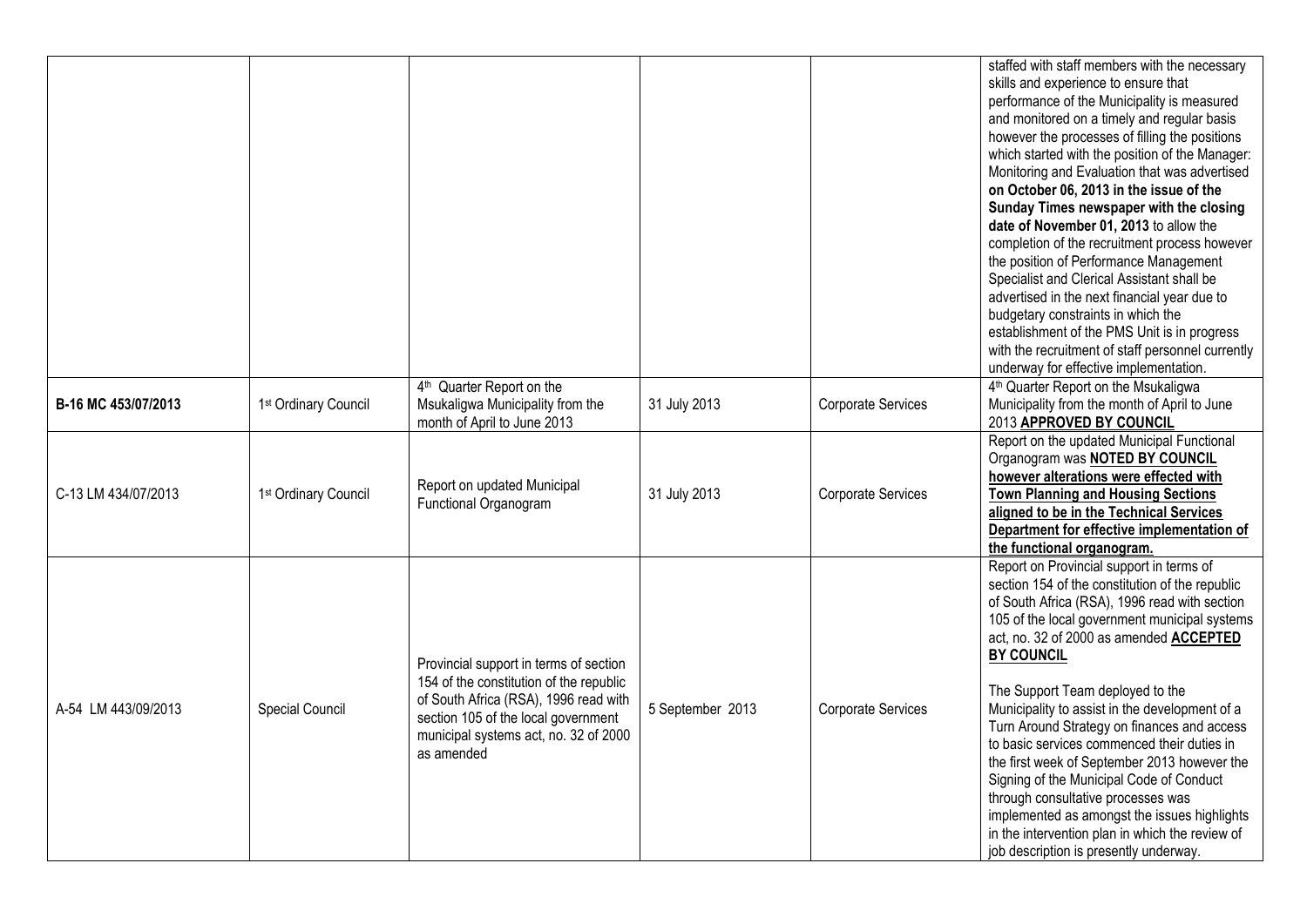| C-14 LM 444/09/2013 | Special Council | Report on Resignation Of The<br>Municipal Manager and possible<br>Appointment of an Acting Municipal<br>Manager | 5 September 2013 | Corporate Services | Report on Resignation Of The Municipal<br>Manager and possible Appointment of an<br>Acting Municipal Manager <b>ACCEPTED BY</b><br><b>COUNCIL.</b><br>A letter was written to the member of the<br>Executive Council (MEC) for Mpumalanga<br>department of Cooperative Governance and<br>Traditional Affairs (COGTA) to second an<br>official to Act as Municipal Manager until the<br>post is filled with a suitable candidate and the<br>position of the Municipal Manager was<br>advertised on October 06, 2013 in the issue of<br>the Sunday Times newspaper and recruitment<br>processes are currently unfolding. |
|---------------------|-----------------|-----------------------------------------------------------------------------------------------------------------|------------------|--------------------|------------------------------------------------------------------------------------------------------------------------------------------------------------------------------------------------------------------------------------------------------------------------------------------------------------------------------------------------------------------------------------------------------------------------------------------------------------------------------------------------------------------------------------------------------------------------------------------------------------------------|
| C-15 LM 445/09/2013 | Special Council | Report on Possible appointment of<br>the Director Community Services                                            | 5 September 2013 | Corporate Services | The Report on Possible appointment of the<br>Director Community WAS REFERRED BACK,<br>pending to the appointment of the Municipal<br>Manager,<br>Council should appoint the managers directly<br>accountable to the Municipal Manager after<br>consultation with the Municipal Manager in<br>terms Section 56 of the Systems Act No. 32 of<br>the Local Government Municipal Systems Act<br>2000 thereafter the Municipal Manager<br>negotiates performance contracts with the new<br>appointees in terms of Section 57 of the<br>Systems Act.                                                                         |
| C-16 LM 446/09/2013 | Special Council | Report on Possible appointment of<br>the Director Technical Services                                            | 5 September 2013 | Corporate Services | Report on Possible appointment of the<br>Director Technical Services WAS REFERRED<br><b>BACK</b> , pending to the appointment of the<br>Municipal Manager,<br>Council should appoint the managers directly<br>accountable to the Municipal Manager after<br>consultation with the Municipal Manager in<br>terms Section 56 of the Systems Act No. 32 of<br>the Local Government Municipal Systems Act<br>2000 thereafter the Municipal Manager<br>negotiates performance contracts with the<br>new appointees in terms of Section 57 of the<br>Systems Act.                                                            |
| C-17 LM 447/09/2013 | Special Council | Report regarding to the Management<br>of Technical Services and Community<br>Services Departments               | 5 September 2013 | Corporate Services | That the report regarding the management of<br><b>Technical Services and Community Services</b><br><b>WAS REFERRED BACK</b> pending to the<br>appointment of the Municipal Manager after                                                                                                                                                                                                                                                                                                                                                                                                                               |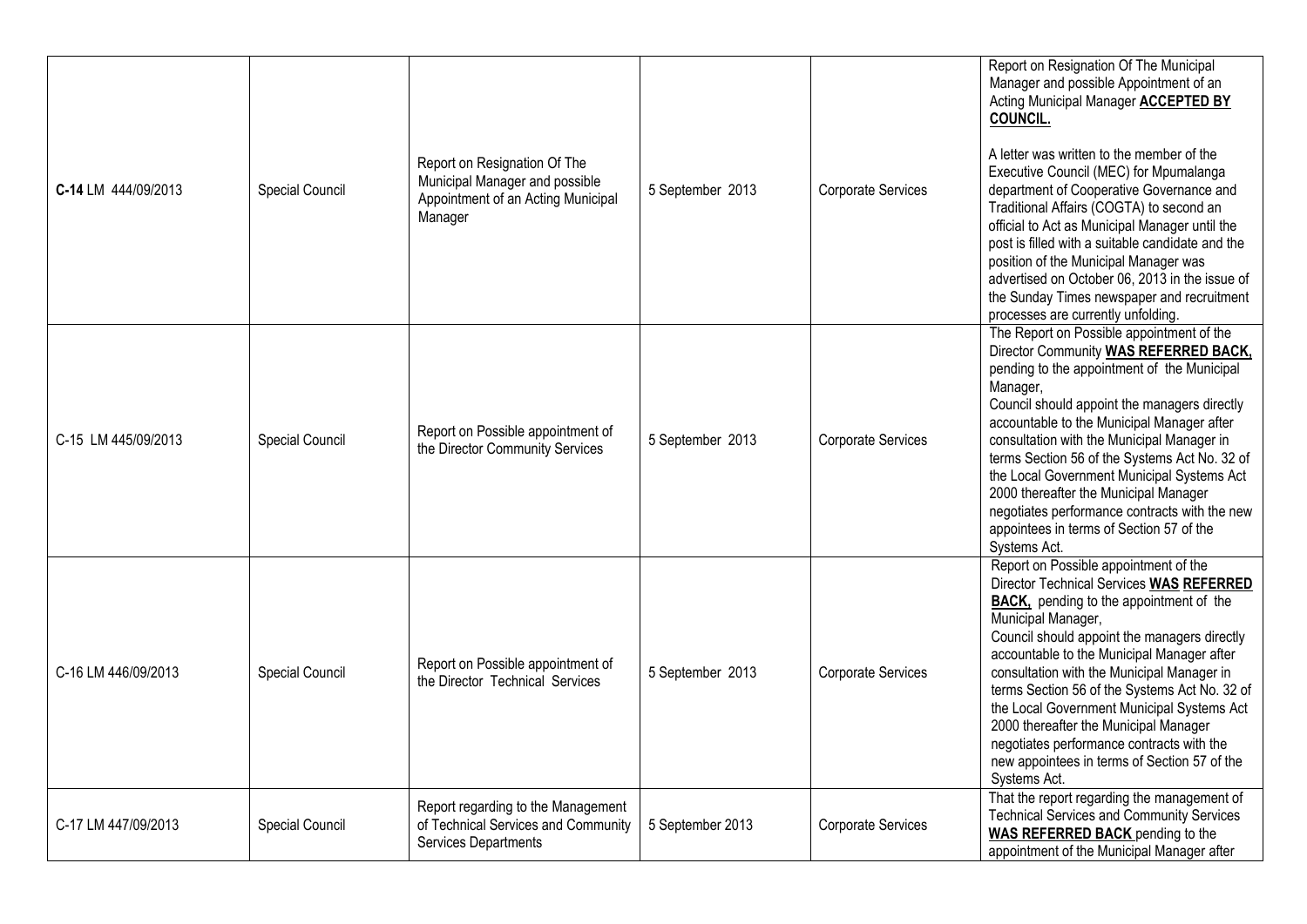|                     |                 |                                                                     |                   |                           | that Council should appoint managers directly<br>accountable to the Municipal Manager after<br>consultation with the Municipal Manager in<br>terms Section 56 of the Systems Act No. 32 of<br>the Local Government Municipal Systems Act<br>2000 thereafter the Municipal Manager<br>negotiates performance contracts with the new<br>appointees in terms of Section 57 of the<br>Systems Act.                                                                                                                                                                                         |
|---------------------|-----------------|---------------------------------------------------------------------|-------------------|---------------------------|----------------------------------------------------------------------------------------------------------------------------------------------------------------------------------------------------------------------------------------------------------------------------------------------------------------------------------------------------------------------------------------------------------------------------------------------------------------------------------------------------------------------------------------------------------------------------------------|
| C-18 LM 448/09/2013 | Special Council | Report on the Appointment of the<br><b>Acting Municipal Manager</b> | 13 September 2013 | <b>Corporate Services</b> | Council APPROVED the secondment of Mr<br>M.W. Zungu as the acting Municipal Manager<br>in accordance with Section 54 of Local<br>Government Municipal Systems Act 32 as<br>amended.<br>The Acting Municipal Manager was appointed<br>with full signing powers in terms of Section 55<br>of the Local Government Municipal Systems<br>Act 32 as amended, The Executive Mayor<br>entered into three months written contract and<br>a separate written performance agreement in<br>line with the provisions of Section 57 of the<br>Local Government Municipal Systems Act 32<br>of 2000. |

# **FINANCE DEPARTMENT**

# **ACTION TAKEN REPORT ON THE IMPLEMENTATION OF COUNCIL RESOLUTIONS: FROM 1 JULY 2013 - TO SEPTEMBER 2013**

| <b>RESOLUTION NO.</b> | <b>MEETING</b>       | <b>DESCRIPTION</b>                                                                                                   | <b>DATE</b>  | <b>RESPONSIBLE</b><br><b>DEPARTMENT</b> | <b>ACTION TAKEN</b>                                                                                                                                                                                                                                                                  |
|-----------------------|----------------------|----------------------------------------------------------------------------------------------------------------------|--------------|-----------------------------------------|--------------------------------------------------------------------------------------------------------------------------------------------------------------------------------------------------------------------------------------------------------------------------------------|
| A-47 LM 429/07/2013   | 1ST Ordinary Council | Report On Salary Increments For<br>Employees In 2012/13/14/15                                                        | 31 July 2013 | Finance                                 | Report On Salary Increments For Employees<br>In 2012/13/14/15 NOTED BY COUNCIL, the<br>salary increments for employees as per wage<br>collective agreement was implemented from<br>the 2013-07-01, all employees covered by the<br>Bargaining Council have been adjusted by<br>6.84% |
| A-48 LM 433/07/2013   | 1ST Ordinary Council | Report on progress report to deal with<br>issues raised by Auditor-General for<br>the Final year ending 30 June 2012 | 31 July 2013 | Finance                                 | Report on progress report to deal with issues<br>raised by Auditor-General for the Final year<br>ending 30 June 2012 NOTED BY COUNCIL<br>however auditing in relation to the issues<br>raised by the AG is in progress.                                                              |

# **TECHNICAL SERVICES DEPARTMENT**